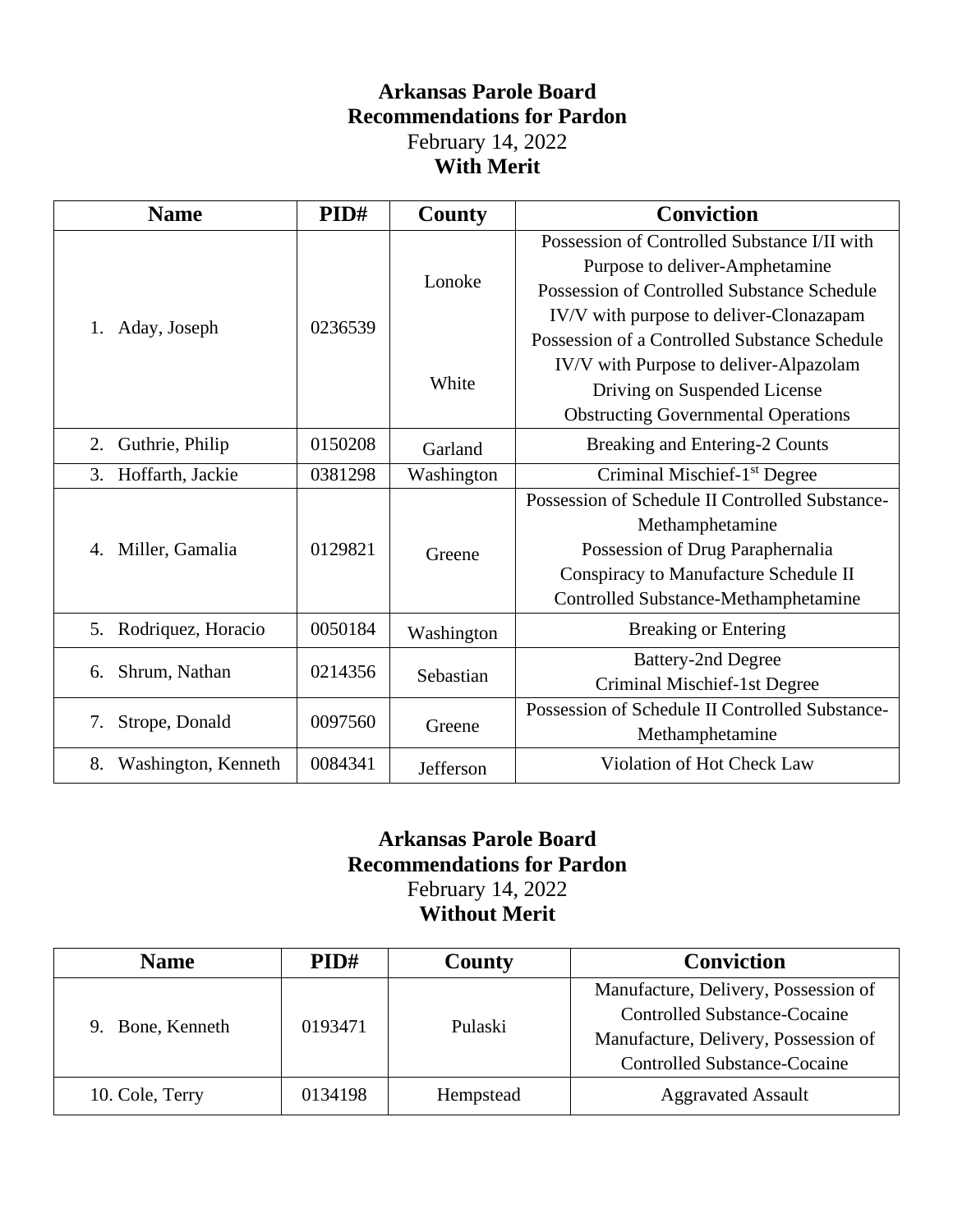### **Arkansas Parole Board Recommendations for Pardon** February 14, 2022 **Without Merit**

| <b>Name</b>         | PID#    | <b>County</b> | <b>Conviction</b>                                     |
|---------------------|---------|---------------|-------------------------------------------------------|
|                     | 0199366 | Clark         | Theft of Property $(<\frac{1}{2},500$ > \$500)        |
|                     |         |               | Theft of Property (\$500 or less obtained             |
|                     |         |               | during a criminal episode)                            |
|                     |         |               | Theft of Property ( $\langle$ \$2,500 > \$500)        |
| 11. Hughes, Jimmy   |         |               | Theft of Property (\$500 or less obtained             |
|                     |         |               | during a criminal episode) (Probation                 |
|                     |         |               | Revocation)                                           |
|                     |         |               | Theft by Receiving $(<\frac{1}{2}, 500$ but $>\$ 500) |
| 12. Samuels, Ricky  | 0021778 | Union         | Delivery of Controlled Substance-                     |
|                     |         |               | Cocaine                                               |
| 13. Shepherd, Kevin | 0090718 | Sebastian     | Theft of Property                                     |
|                     |         |               | Possession of Cocaine                                 |
|                     |         |               | Possession of Drug Paraphernalia                      |
|                     |         |               | Maintaining Premises for Drug Sales                   |
| 14. Smith, Shawn    | 0151192 | Lonoke        | Simultaneous Possession of Controlled                 |
|                     |         |               | <b>Substance and Firearm</b>                          |
|                     |         |               | Delivery of Controlled Substance-2                    |
|                     |         |               | Counts                                                |
|                     |         |               | <b>Possession of Controlled Substance</b>             |
|                     |         |               | (Meth) with Intent                                    |
|                     |         |               | Manufacturing-Meth                                    |
| 15. Waddell, David  | 0291496 | Saline        | Viol of Omnibus DWI Act-4th Offense                   |

# **Arkansas Parole Board Recommendations for Pardon**

February 14, 2022

## **With Merit – Pardon Without Firearms Rights Restored**

| <b>Name</b>      | PID#    | County   | <b>Conviction</b>           |
|------------------|---------|----------|-----------------------------|
|                  | 0199510 | Pulaski  | Fraud Use of Credit Card    |
| 16. Davis, Hope  |         |          | Theft of Property- 4 Counts |
| 17. Hillis, Mary | 0029142 | Cleburne | <b>Burglary</b>             |
|                  |         |          | Theft of Property           |
|                  |         |          | <b>Burglary</b>             |
|                  |         |          | Theft of Property           |